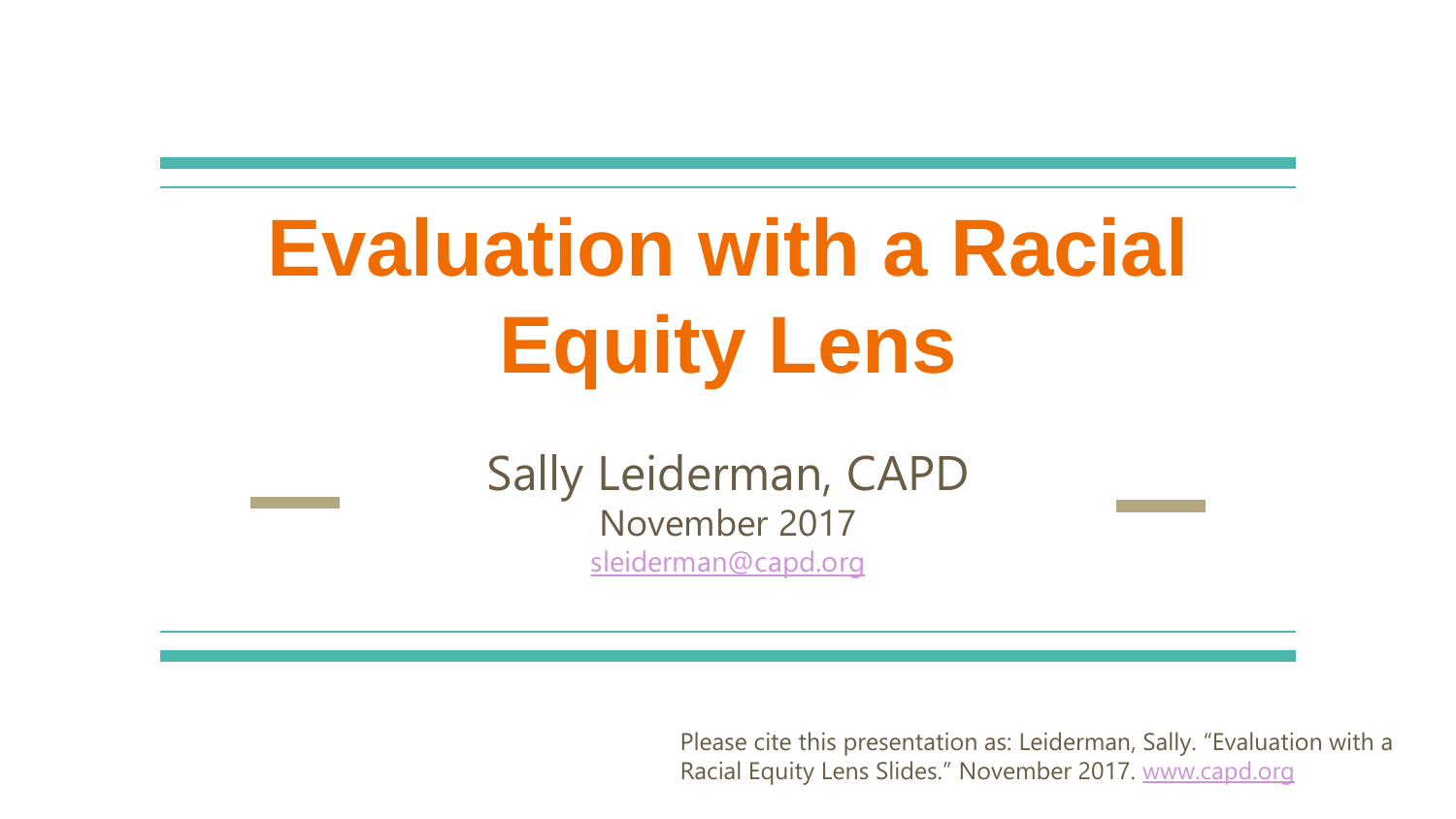By definition, white privilege allows one to pick and choose issues. However, foundations rarely measure the answers to questions like: "Where is this community in its understanding of its oppression and its participation in that oppression?" What foundations don't understand is that when you label a program a failure in a community, you have labeled the community a failure. Further, many different types of indicators can be useful, but foundations tend to value most what they can count. We as a community have to show what has been accomplished using the foundation's way of knowing (numbers) and not necessarily our way of knowing (living it and seeing it every day).

Actually, it's even deeper than that. We have to prove what we know in the foundation's institutional language, a language that is foreign to us. There have to be models developed where foundations are put on a more equal footing with communities. If a community has to be evaluated by a foundation, then the foundation has to be evaluated by the community. This is scary for foundations, and difficult for communities.

From "Flipping the Script: White Privilege and Community Building" [https://static1.squarespace.com/static/536ce727e4b0a03c478b38e4/t/560193c3e4b0f36f1e77df53/1442943](https://static1.squarespace.com/static/536ce727e4b0a03c478b38e4/t/560193c3e4b0f36f1e77df53/1442943939596/Flipping+the+Script.pdf) 939596/Flipping+the+Script.pdf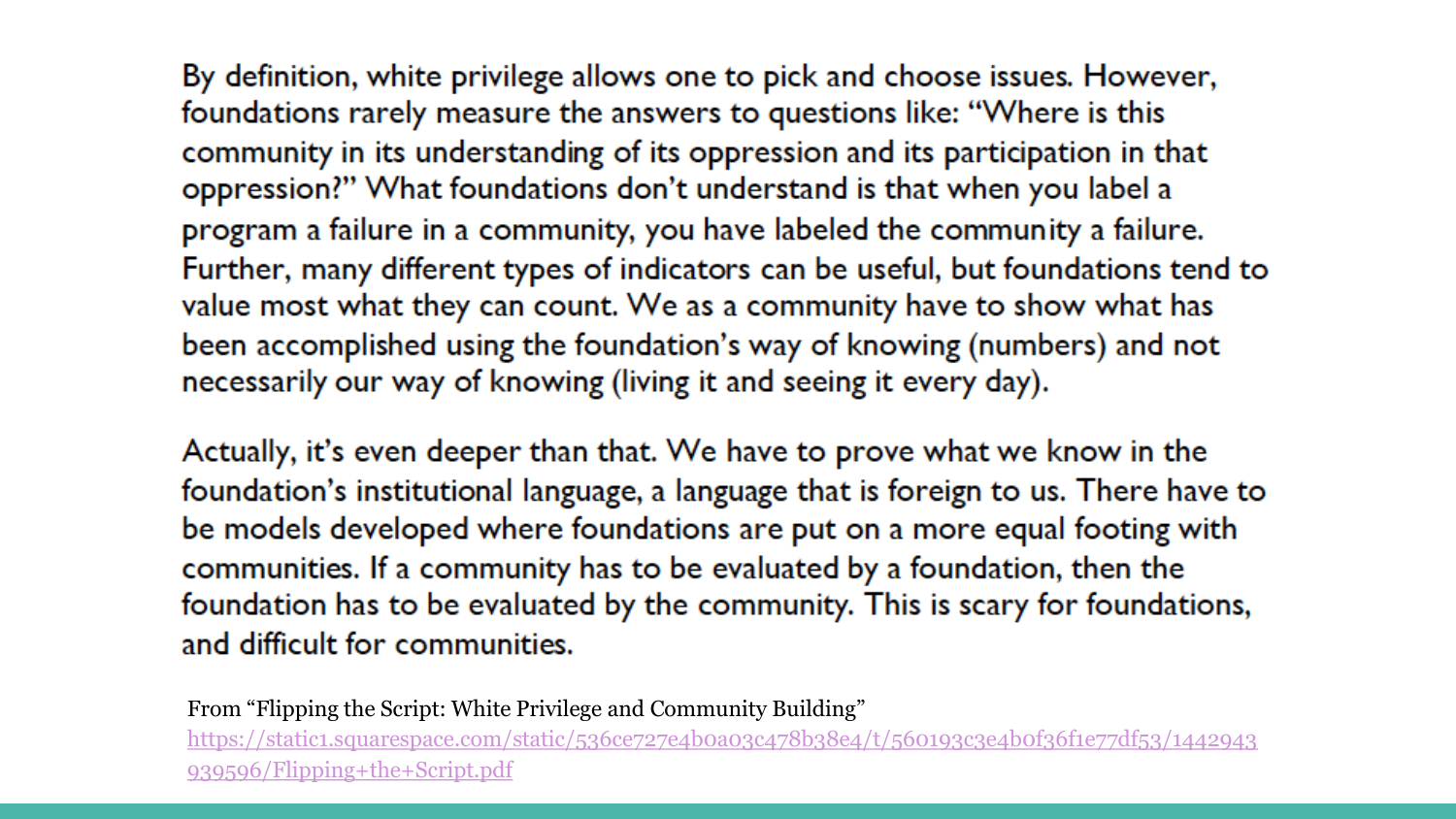## **Every evaluation is political and technical**

What constitutes success, and who says so?

What resources are committed to ensuring that we will have sufficient and accurate data to disaggregate by race/ethnicity?

What early or mid-point changes are likely to predict longer-term success, given likely resistance and retrenchment?

What protections are in place for those with less power in the process?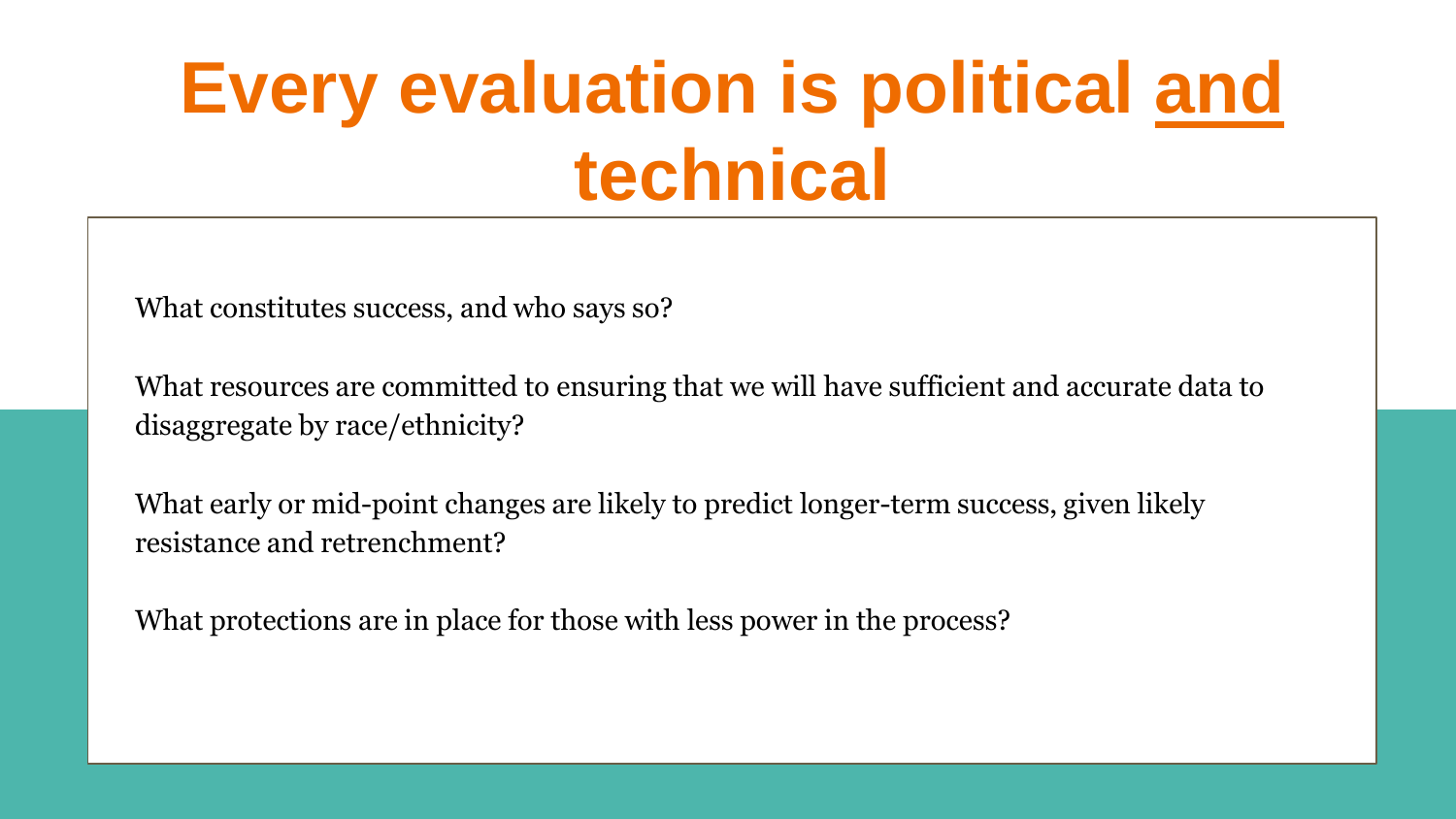## **Every evaluation is political and technical**

What types of qualitative and quantitative data are considered reliable and valid, and by whom?

Who "owns" data? Who sees data first and what are the processes for addressing different perspectives on findings and conclusions, if there are any?

How are findings presented and shared in ways that do not "blame the victim"?

What are the likely consequences of positive or negative findings? Whose responsibility, if it is anyone's to address differential consequences based on power dyamics?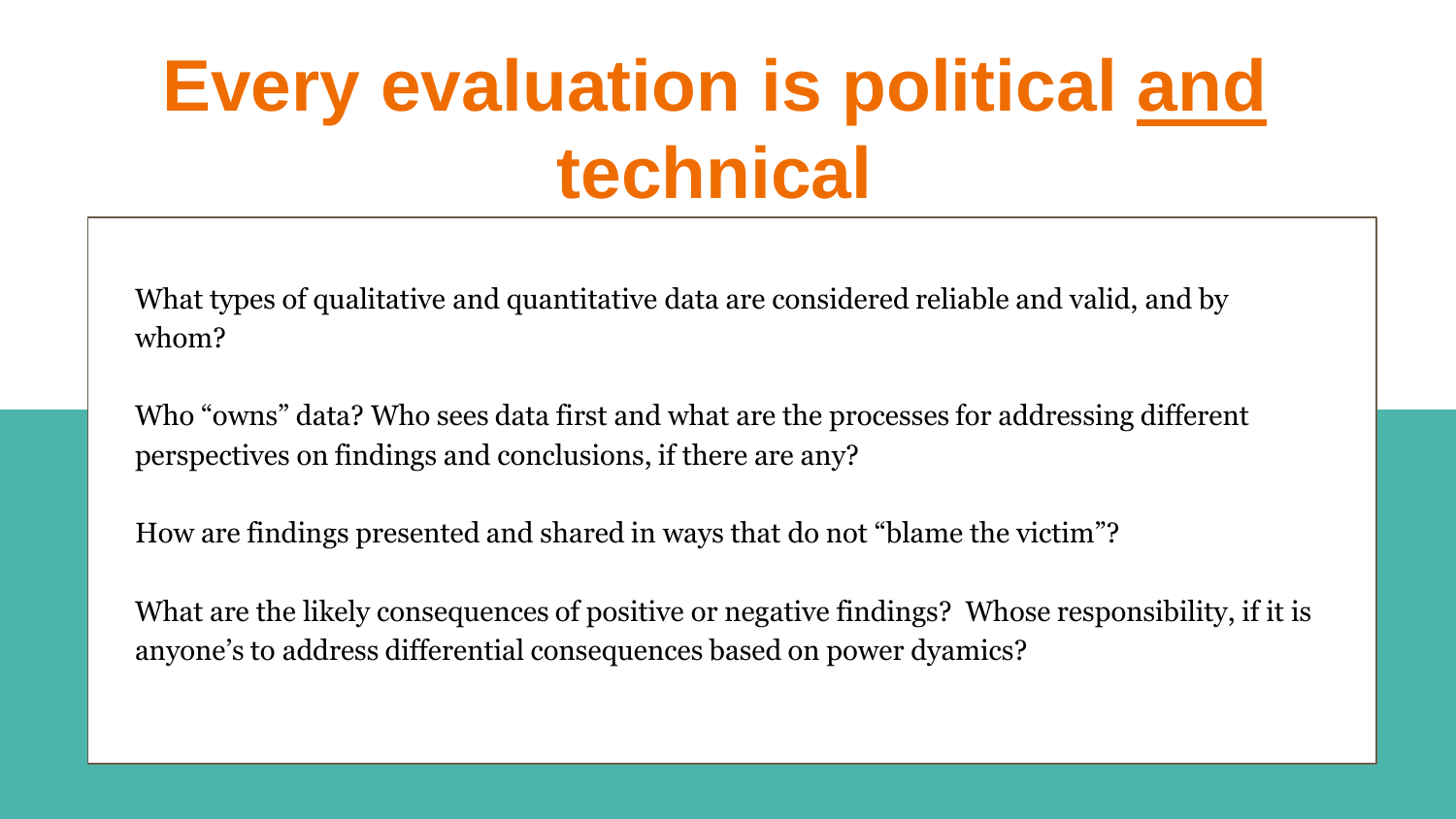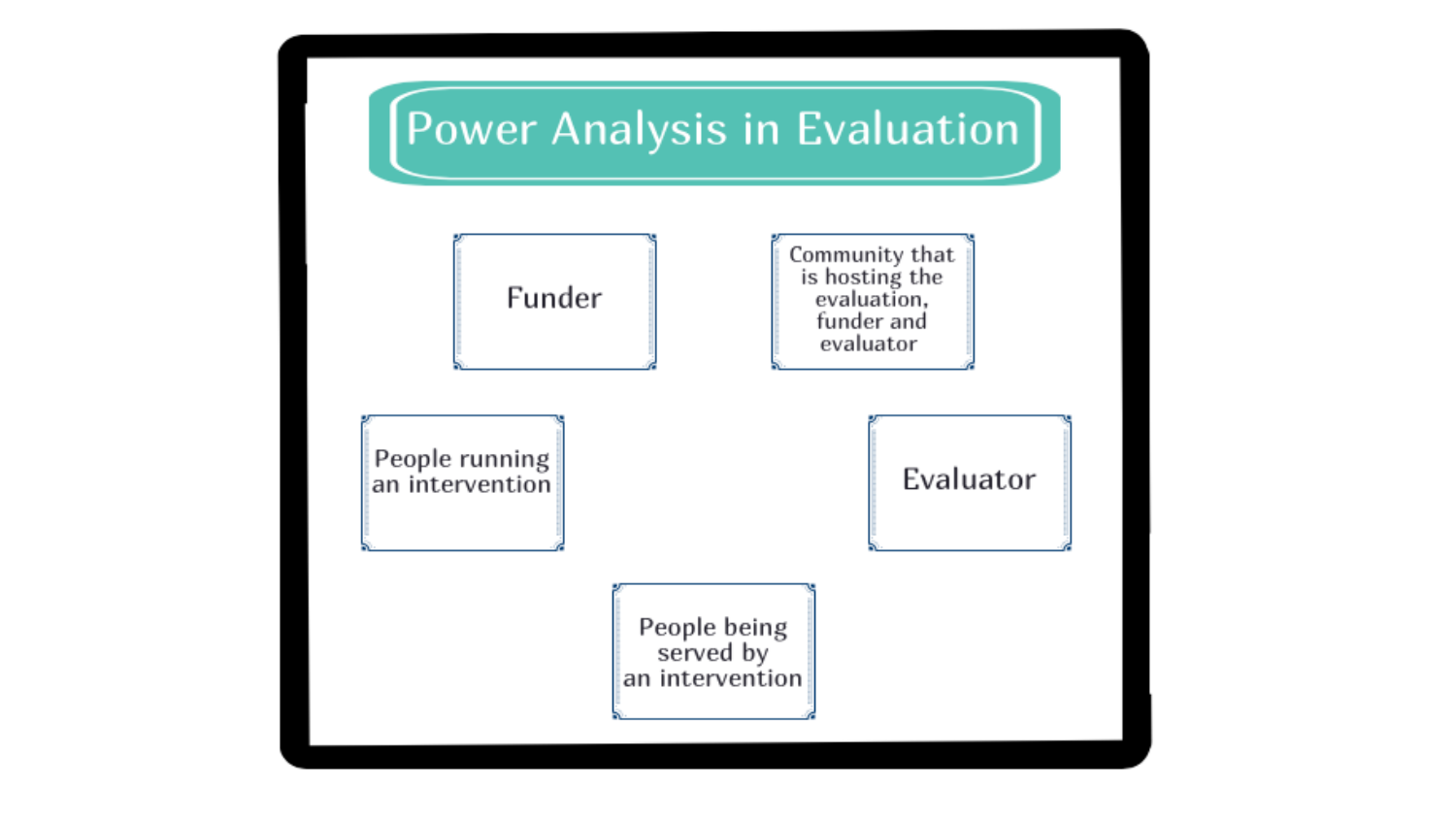

**TIP SHEETS** www.racialequitytools.org

#### HOW CAN WE AVOID "BLAMING THE VICTIM" WHEN WE PRESENT INFORMATION ON POOR OUTCOMES FOR DIFFERENT RACIAL, ETHNIC, LANGUAGE OR IMMIGRANT GROUPS IN OUR **COMMUNITY?**

Groups working to eliminate or reduce differences (often called disparities) in how racial/ethnic groups fare compared to other racial/ethnic groups on important outcomes (education, wealth accumulation, health, etc.) need to report the differences to make their case for change and to track the progress of their work. For example, they may need to show the different rates of graduation from high school for white, African-American, Latino/a, Asian and Native American students (and they may also need to show differences in rates of graduation within these groups as well  $-$  by school, gender, language primarily spoken in the home, etc.) Groups use these kinds of data to raise awareness and concern, mobilize supporters, call officials and institutions to account and, to provide baseline (starting) and follow-up information for evaluation.

Source:

http://www.racialequitytools.org/resourcefiles/How\_Can\_We\_Avoid\_"Blaming\_The\_Victim"\_When\_We\_Present [\\_Information\\_On\\_Poor\\_Outcomes\\_For\\_Different\\_Racial\\_\\_Ethnic\\_\\_Language\\_Or\\_Immigrant\\_Groups\\_In\\_Our\\_](http://www.racialequitytools.org/resourcefiles/How_Can_We_Avoid_%E2%80%9CBlaming_The_Victim%E2%80%9D_When_We_Present_Information_On_Poor_Outcomes_For_Different_Racial__Ethnic__Language_Or_Immigrant_Groups_In_Our_Community.pdf) Community.pdf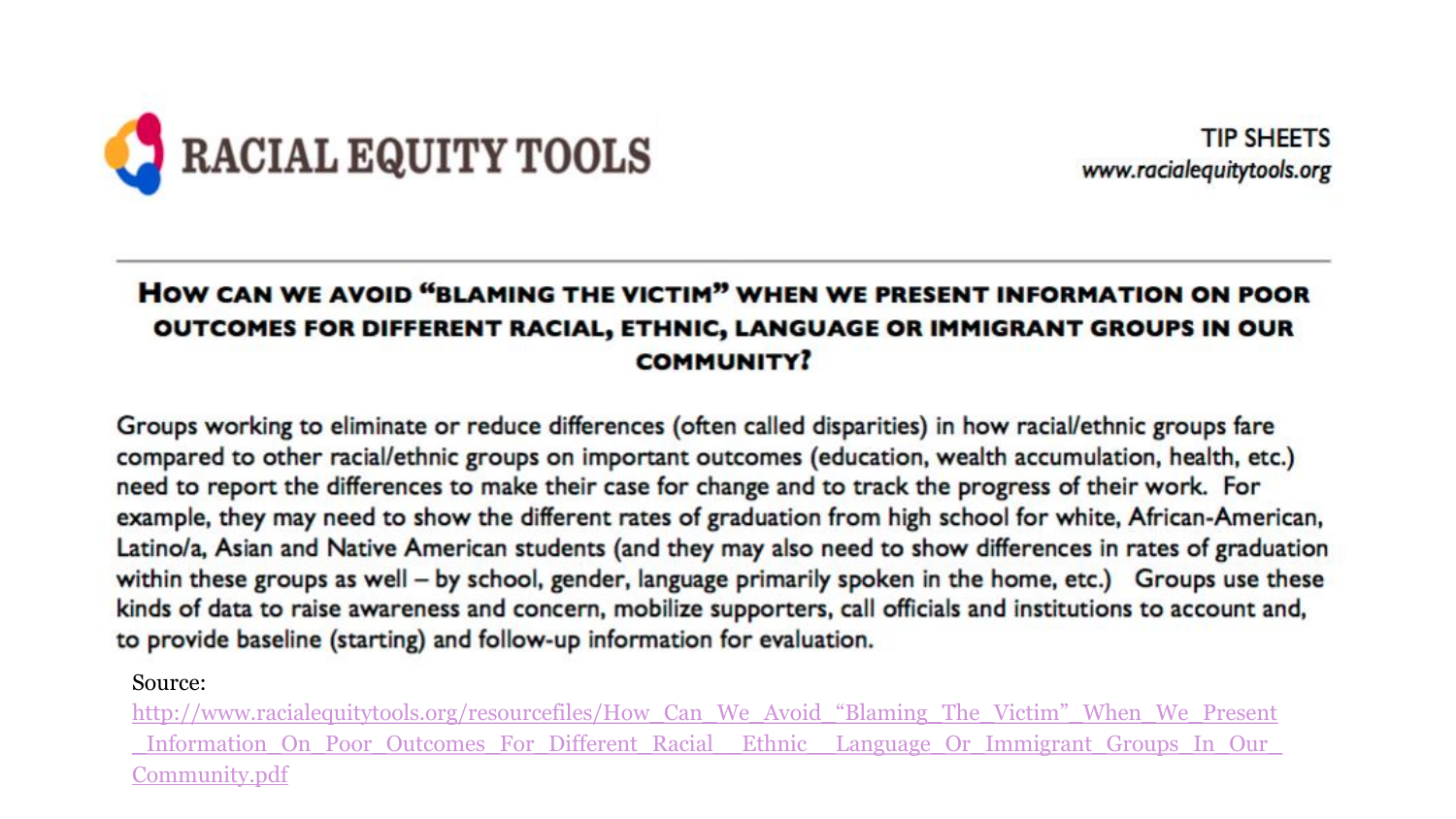**What does a typical participatory evaluation look like in practice?**



Source: <https://participationdictionary.files.wordpress.com/2014/04/figure2.jpg>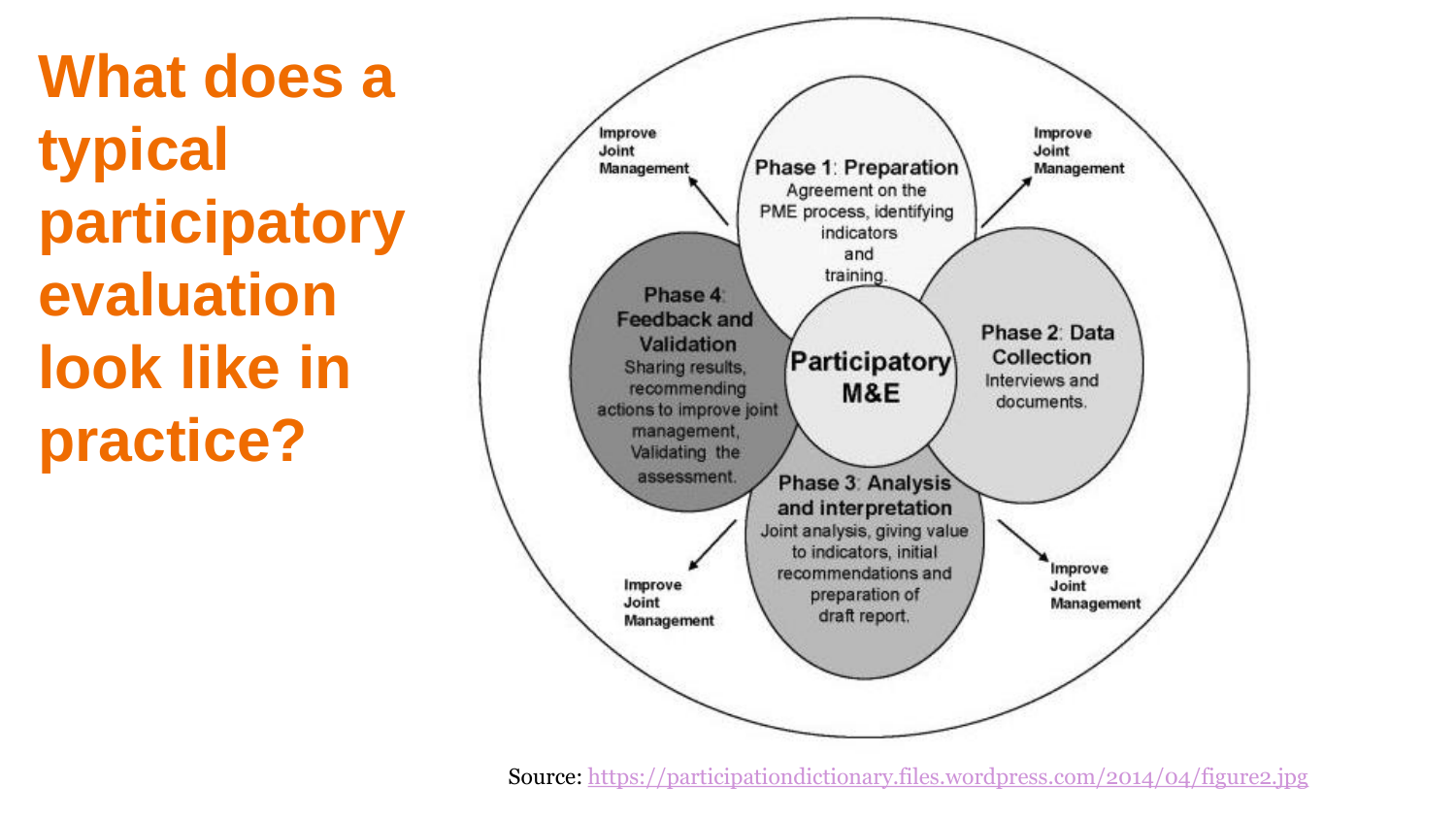### **Embedding a structural racism lens in evaluation - some ideas**

- Collect sufficient data to disaggregate by each racial/ethnic group of interest to the issue (e.g. urban Native Americans and Native Americans on the reservation)
- Collect sufficient data to disaggregate by areas of intersectionality
- Acknowledge the limitations and controversies of Census definitions where possible, ask people open-ended questions about identity. For example, "How do you define yourself in terms of…"
- Check the algorithms of any "summarized data" or administrative data that has consequences (e.g. reported incidences of interpersonal violence) and lay out clearly the limitations of the data
- Frame findings in terms of systemic issues; i.e., if you report differential rates of high school graduation by race/ethnicity or language spoken in the home, also show availability of AP classes in the school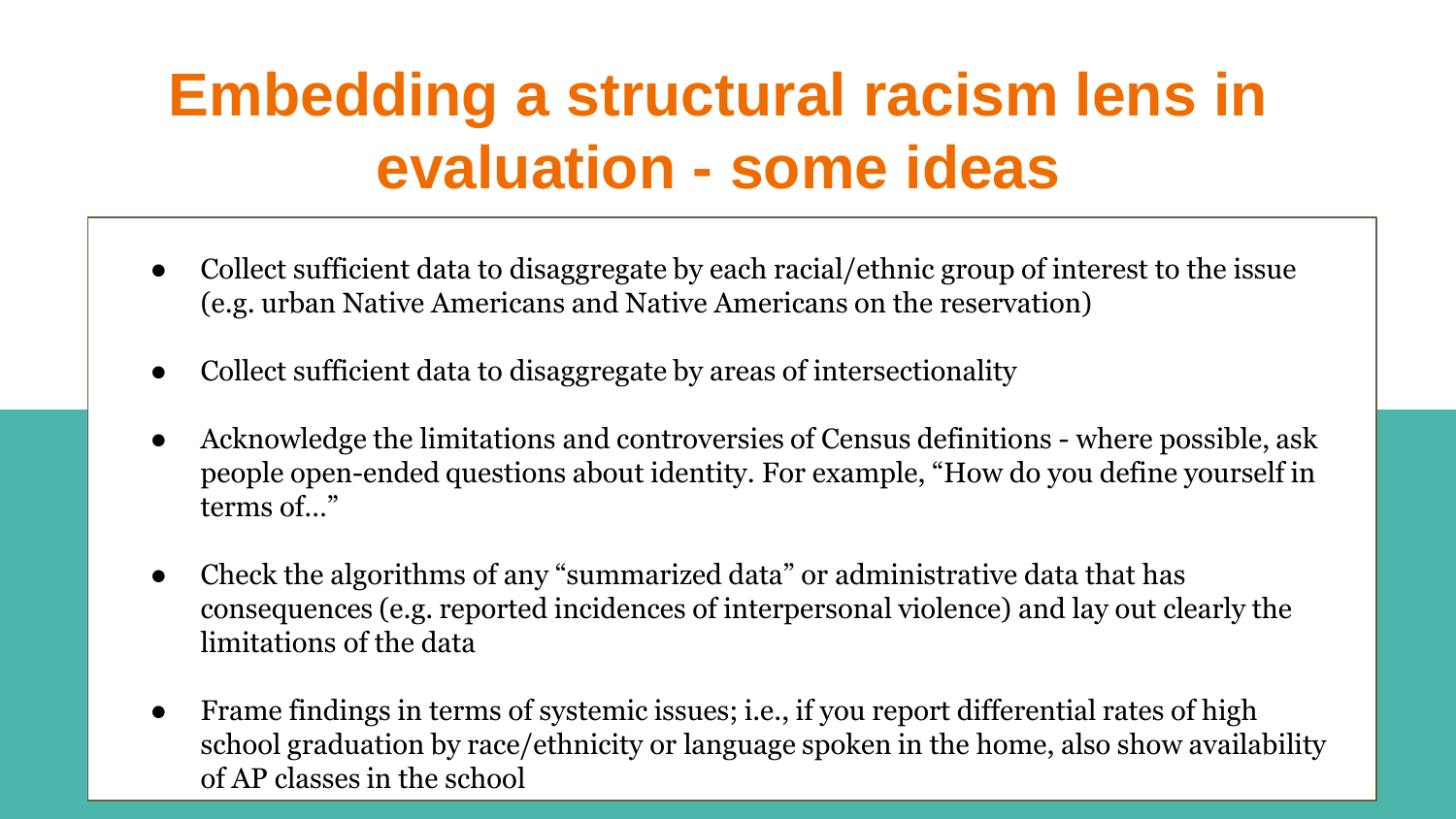3 SYNTHESIS of EFFECTIVE PRINCIPLES

"We have to make sure we DO NOT FORCE METHODS TO BE PRINCIPLES. THEY ARE DIFFERENT."

KEY: **UNDERSTANDTHE** DIFFERENCE

BETWEEN "RULES" AND PRINCIPLES

ADAPTIVE PRINCIPLES SEASON TO TASTE & SITUATION > LET'S ADD YA OR SALT (PRESCRIPTION) A PRINCIPLE IS ADAPTIVE and FLEXIBLE BASED ON CONTEXT. EXAMPLES : \* HOW/ WHEN TO CHECK YOUR EMAIL (THAT WORKS FOR YOU!) \* HOW/WHEN TO EXERCISE CTHAT FITS YOUR SCHEDULE).

DIVERSE INTERVENTIONS ADHERING

PRINCIPLES " I I I I I I I

TO SHARED EVIDENCE-BASED

**PEOPLE** LIKE RULES BECAUSE THEY ELIMINATE JUDGEMENT-BUT WE NEED JUDGMENT NOW MORE THAN EVER."

A principle is ONLY Valuable If it provides<br>direction but not detailed prescription."

#### Source:

https://www.slideshare.net/KatherineHa ugh/mqp-eval14-notes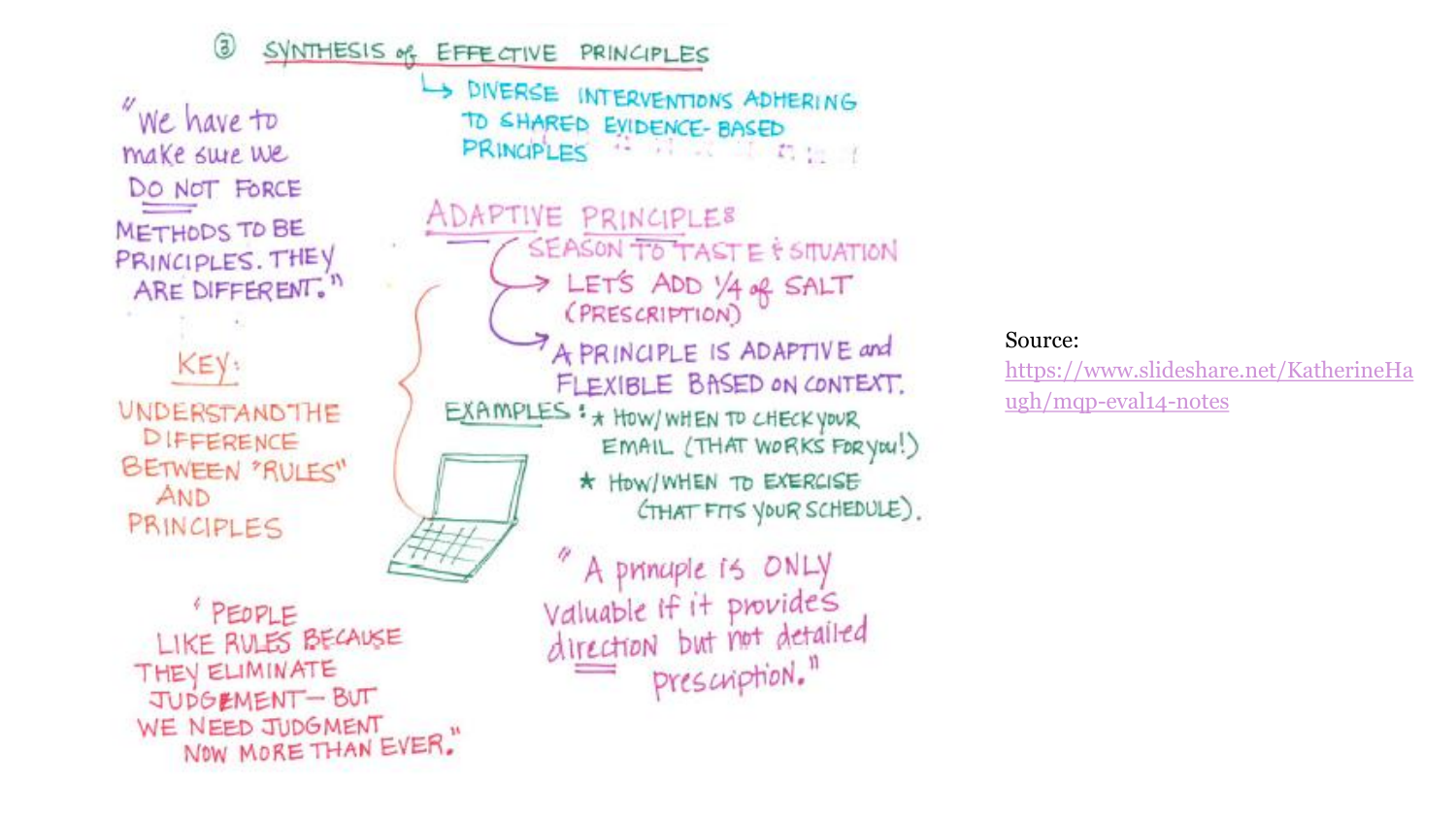### **Some things we are thinking about in our practice right now**

- Redefining rigor
- Redefining risk
- Redistributing consequences

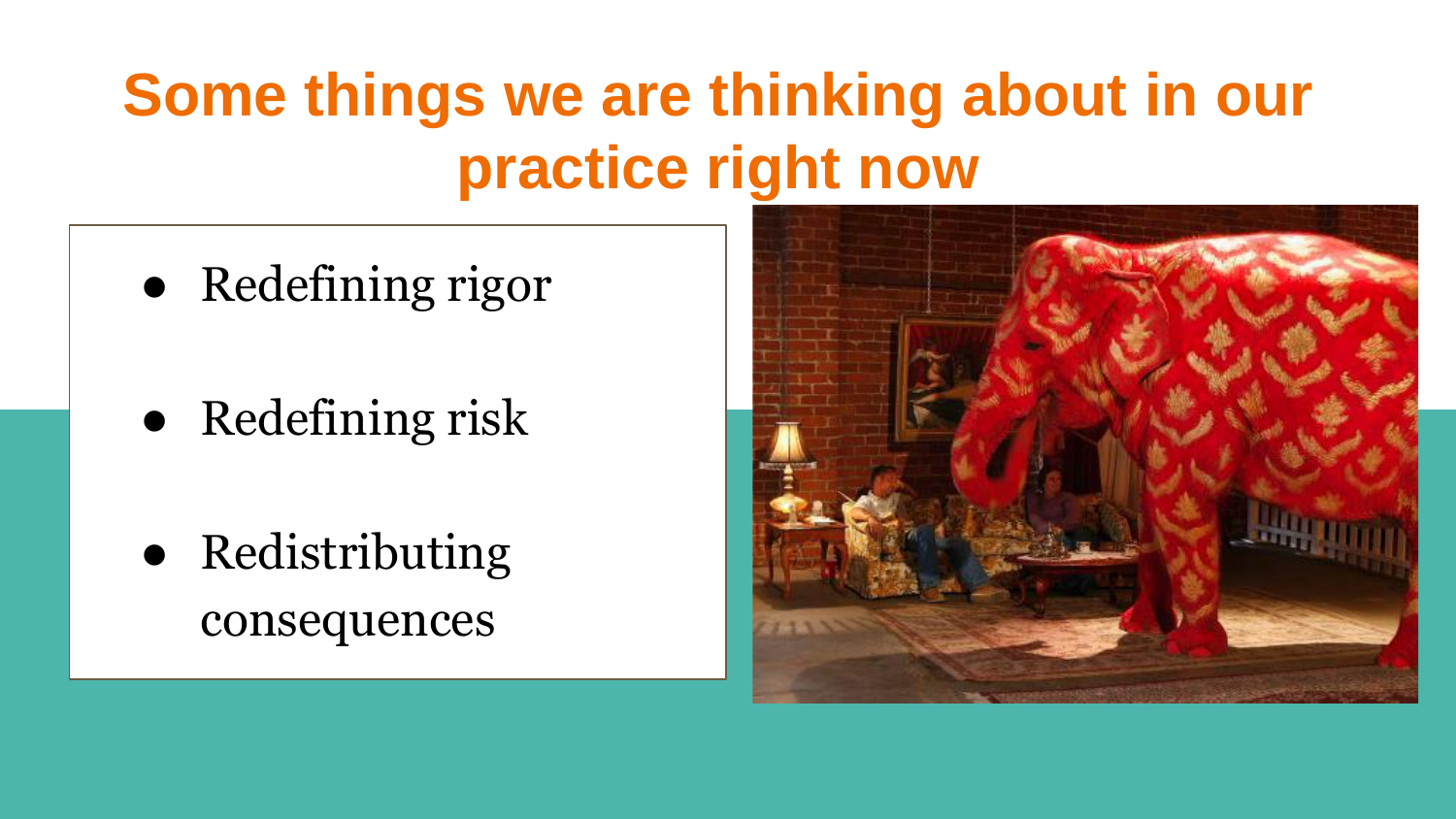**SEARCH** 



Racial Equity Tools is designed to support individuals and groups working to achieve racial equity. This site offers tools, research, tips, curricula and ideas for people who want to increase their own understanding and to help those working toward justice at every level - in systems, organizations, communities and the culture at large.

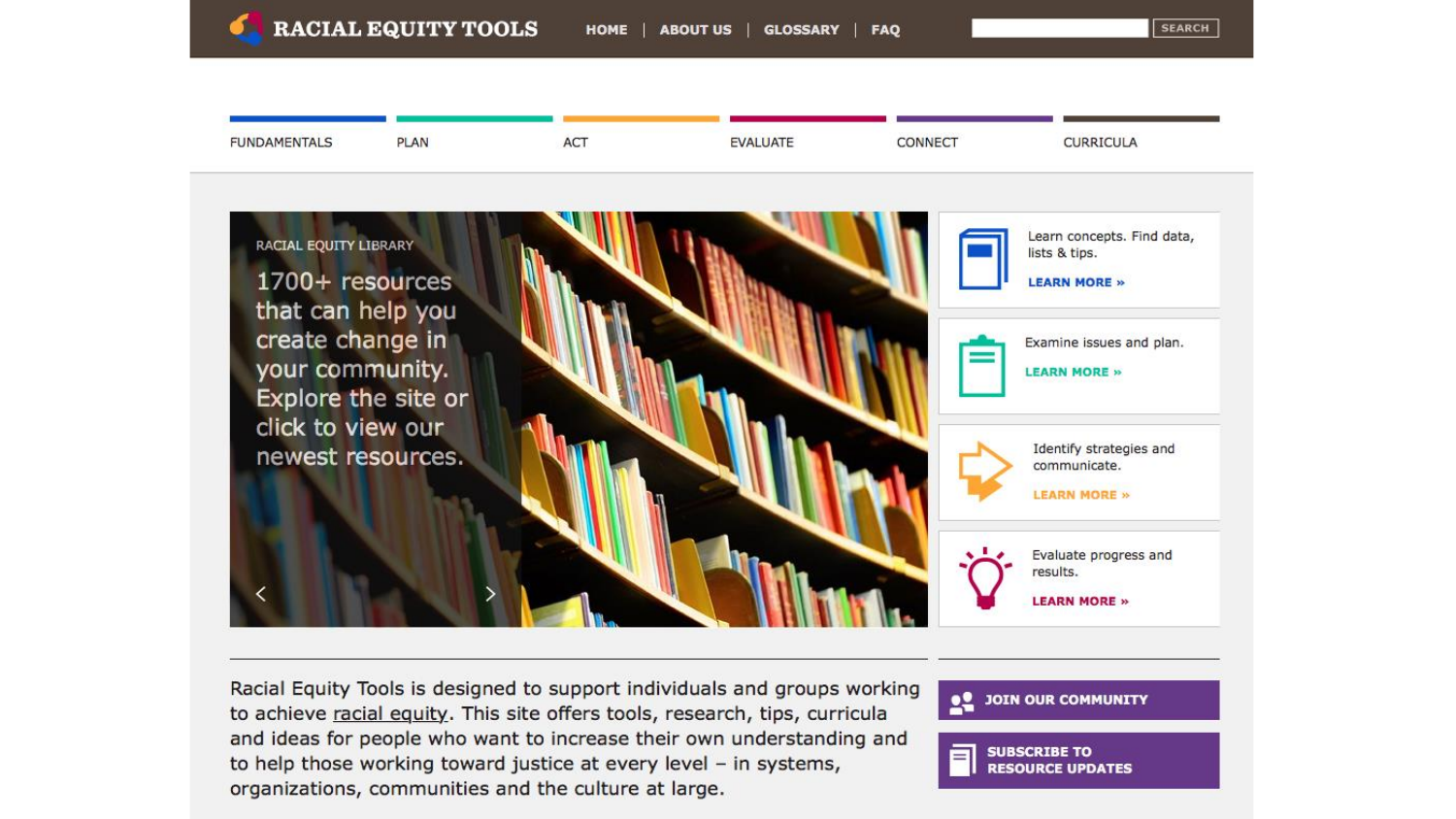## **Additional Resources**

- Center for Culturally Responsive Evaluation and Assessment <https://crea.education.illinois.edu>
- Racial Equity Tools [www.racialequitytools.org](http://www.racialequitytools.org)
- Transforming White Privilege Curriculum [https://www.racialequitytools.org/module/overview/transforming-white](https://www.racialequitytools.org/module/overview/transforming-white-privilege)privilege
- Equitable Evaluation <https://www.equitableeval.org/>
- [NCRP Philamplify indicators http://www.philamplify.org/about](http://www.philamplify.org/about-philamplify/philamplify-assessment-criteria/)philamplify/philamplify-assessment-criteria/